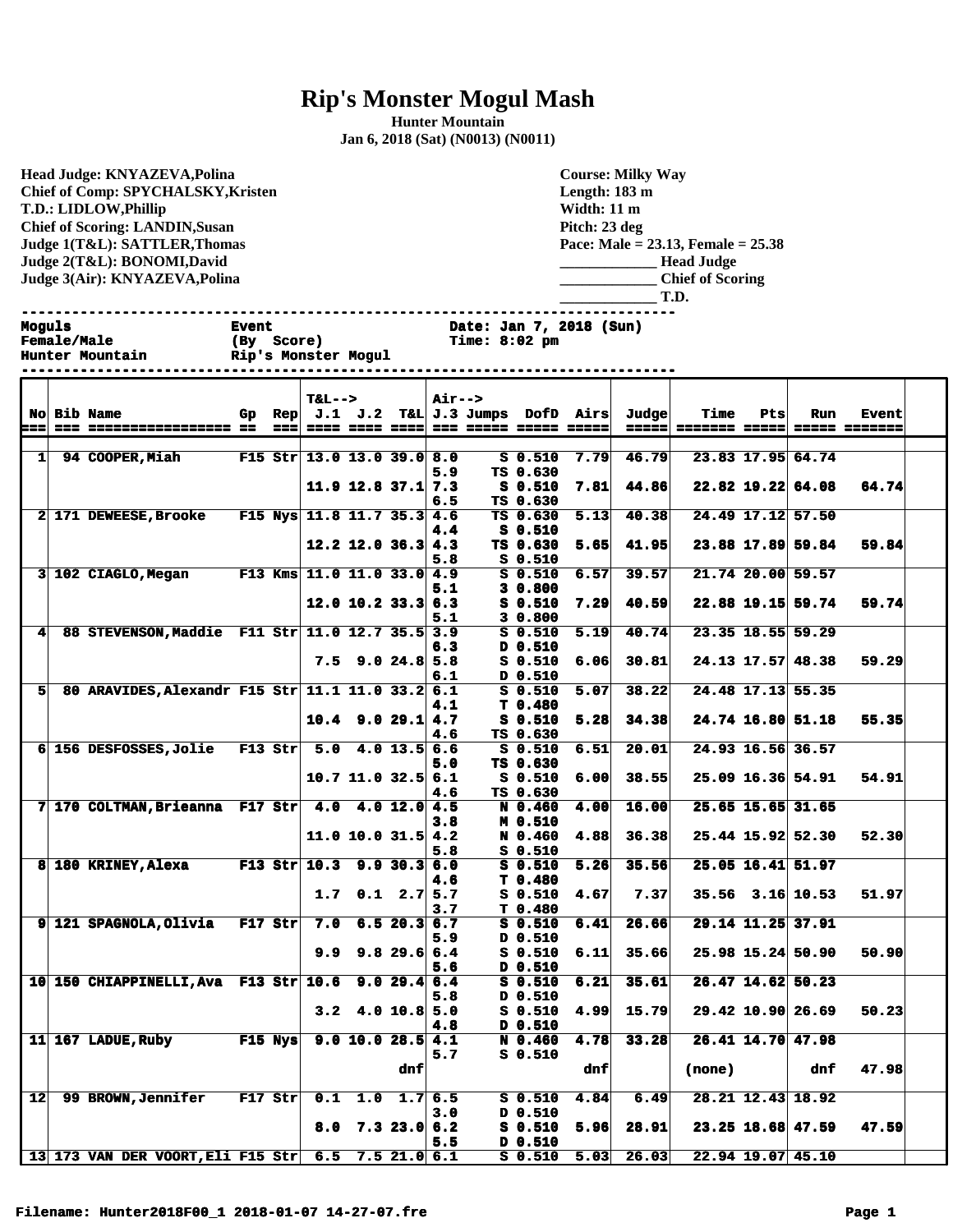**Moguls Event Date: Jan 7, 2018 (Sun)**

| No Bib Name<br>J.1 J.2<br>T&L J.3 Jumps<br>Airs<br>Time<br>Rep<br>DofD<br>Judge<br>Pts<br>Run<br>Gp<br>Event<br>==== ==== ==== <br>=== ===== ===== =====<br>$=$ $=$ $=$ $=$ $=$<br>===<br>=== ================== ==<br>$==$<br>======= ===== <br>===== =======<br>4.0<br>T 0.480<br>$7.4$ 18.8 5.6<br>3.81<br>22.56<br>23.28 18.64 41.20<br>45.10<br>5.1<br>$S_0.510$<br>T 0.480<br>2.0<br>$\overline{27.70}$ 13.07 43.71<br> 14 <br>79 MARINELLA, Grace<br>F09 Kms<br>7.8<br>$9.0$ 25.2 5.0<br>$S$ 0.510<br>5.44<br>30.64<br>4.6<br>TS 0.630<br>7.020.75.0<br>$S_0.510$<br>5.32<br>26.02<br>27.30 13.57 39.59<br>43.71<br>6.8<br>TS 0.630<br>4.4<br>31.35<br>$8.47$ 31.40<br>15 163 GORDON, Abrianna F13 Kms<br>$6.6$ 18.0 4.2<br>N 0.460<br>4.93<br>22.93<br>5.4<br>$S_0.510$<br>5.9<br>34.52<br>$31.34$ 8.48 43.00<br>43.00<br>$8.8$ 10.5 29.0 4.8<br>TS 0.630<br>5.57<br>$S_0.510$<br>5.0<br>26.81 14.19 37.85<br>83 GILLIAM, Piper<br>F15 Str<br>6.2<br>T <sub>0.480</sub><br>4.61<br>23.66<br>16<br>$6.5$ 19.0 4.3<br>$S_0.510$<br>5.0<br>6.8 $20.7$ 4.1<br>T 0.480<br>25.31<br>27.31 13.56 38.87<br>38.87<br>7.0<br>4.61<br>$S_0.510$<br>5.2<br>28.68 11.83 37.92<br>17 183 GATESMAN, Kalena<br>F15 Hun<br>7.9<br>3.74<br>26.09<br>$7.0$ 22.4 3.7<br>N 0.460<br>$S_0.510$<br>4.0<br>$4.5$ 14.0 4.0<br>18.34<br>$30.24$ 9.87 28.21<br>37.92<br>4.8<br>N 0.460<br>4.39<br>5.0<br>$S_0.510$<br>27.63<br>$30.18$ 9.94 37.57<br>18 119 SPAGNOLA, Catherin F15 Str<br>7.8<br>7.523.04.1<br>4.68<br>N 0.460<br>$S_0.510$<br>5.5<br>$4.0$ 12.0 $4.9$<br>N 0.460<br>4.95<br>16.95<br>28.50 12.06 29.01<br>37.57<br>4.0<br>$S_0.510$<br>5.3<br>$\overline{19}$<br>3.29<br>26.39<br>29.88 10.32 36.71<br>84 JOHNSON, Victoria F09 Kms<br>8.2<br>$7.2$ 23.1 4.1<br>$S$ 0.510<br>2.5<br>T <sub>0.480</sub><br>$0.1 \quad 0.3 \, 4.8$<br>$34.70$ 4.24 9.73<br>36.71<br>0.1<br>$S_0.510$<br>5.19<br>5.49<br>D 0.510<br>5.4<br>$\overline{23.44}$<br>28.05 12.63 36.07<br>20 166 DIPIETRO, Carmen<br>F11 Kms<br>5.7<br>$6.4$ 18.2 4.9<br>$S$ 0.510<br>5.29<br>$g$ 0.550<br>5.1<br>$S_0.510$<br>$30.67$ 9.33 13.45<br>36.07<br>$0.1 \quad 0.1 \quad 0.3 \, 4.7$<br>3.82<br>4.12<br>2.6<br>$g$ 0.550<br>21 177 KESH HEIL, Layla<br>F11 Str<br>0.1<br>$\overline{0.1}$<br>3.77<br>$4.07 \mid 1:32.27$<br>$\overline{0.3}$ 4.2<br>$S$ 0.510<br>4.07<br>3.4<br>T <sub>0.480</sub><br>$6.9$ 17.9 4.0<br>3.90<br>21.75<br>$34.94$ $3.94$ 25.69<br>25.69<br>5.0<br>T <sub>0.480</sub><br>$S_0.510$<br>3.9<br>$F11$ Kil<br>$\overline{22}$<br>76 PERKINS, Evelyn<br>32.58<br>$6.92$ 25.22<br>5.1<br>4.6 $14.5$ 5.4<br>N 0.460<br>3.75<br>18.30<br>$S_0.510$<br>2.5<br>25.22<br>$0.1$ $0.1$ $0.3$ 3.5<br>N 0.460<br>3.79<br>34.87<br>4.03<br>7.82<br>3.49<br>$S$ 0.510<br>3.7<br>23 190 KRUGER, Eden<br>$F09$ Str<br>3.98<br>17.93<br>33.99<br>$5.14$ 23.07<br>3.9<br>$5.4$ 14.0 4.0<br>N 0.460<br>$S_0.510$<br>4.2<br>40.39<br>23.07<br>0.1<br>0.1<br>0.3 4.1<br>T <sub>0.480</sub><br>4.10<br>4.40<br>4.40<br>$S_0.510$<br>4.2<br>24 153 KRUGER, Alexa<br>F13 Str<br>0.1<br>$S$ 0.510<br>3.46<br>3.76<br>26.63 14.42 18.18<br>0.1<br>$0.3$ 2.0<br>4.8<br>$S_0.510$<br>11.34<br>1.5<br>$2.7$ 6.3 5.9<br>5.04<br>28.89 11.57 22.91<br>22.91<br>$S_0.510$<br>4.0<br>K 0.510<br>41.74<br>25<br>91 FREEBURN, Katelyn F13 Str<br>0.1<br>0.1<br>0.3   4.8<br>N 0.460<br>3.37<br>3.67<br>3.67<br>S 0.510<br>2.3<br>$37.19$ 1.10 19.26<br>19.26<br>18.16<br>5.3<br>$4.5$ 14.7 $4.2$<br>N 0.460<br>3.46<br>3.0<br>$S_0.510$<br>34.67<br>$4.28$ 18.07<br>26 159 PETERSEN, Reese<br>F09 Kms<br>3.9<br>3.0 10.4 2.4<br>N 0.460<br>3.44<br>13.79<br>4.6<br>$S_0.510$<br>38.26<br>18.07<br>N 0.460<br>4.23<br>4.23<br>0.2<br>$0.1 \quad 0.5$ 3.8<br>3.78<br>$S_0.510$<br>4.0<br>$2.4 \overline{5.0}$<br>$6.82$ 13.65<br>27<br>F15 Str<br>1.5<br>0.1<br>$S$ 0.510<br>4.43<br>6.83<br>32.66<br>86 CHURCH, Teagan<br>N 0.460<br>4.1<br>16.81<br>3.0 12.1 4.2<br>$S$ 0.510<br>4.66<br>16.81<br>55.45<br>16.81<br>5.1<br>TS 0.630<br>4.0<br>48.09<br>28<br>90 STEVENSON, Sammie F09 Str<br>0.1<br>$0.1 \quad 0.3 \vert 1.4$<br>N 0.460<br>1.25<br>1.55<br>1.55<br>$S_0.510$<br>1.2<br>$4.5$ 12.8 2.1<br>N 0.460<br>14.52<br>46.38<br>14.52<br>14.52<br>4.0<br>1.77<br>$S_0.510$<br>1.6<br>34.27<br>$4.79$ 10.31<br>$F15$ Str<br>0.5<br>N 0.460<br>4.02<br>5.52<br>29 117 VELENCHIK, Arden<br>0.5<br>$1.5$ 4.1<br>$S$ 0.510<br>4.2<br>37.96<br>0.13<br>1.0<br>$0.1 \quad 1.7 \, 4.1$<br>2.90<br>4.55<br>4.68<br>10.31<br>N 0.460<br>2.0<br>$S_0.510$<br>55.10<br>30 182 GATESMAN, Samantha F07 Hun<br>0.1<br>0.1<br>N 0.460<br>1.17<br>1.47<br>1.47<br>0.3<br>.9<br>$S$ 0.510<br>1.5<br>$0.1$ $0.1$ $0.3$ $2.2$<br>N 0.460 |  |  | $T&L-->$ |  | Air--> |  |      |      |       |      |      |  |
|--------------------------------------------------------------------------------------------------------------------------------------------------------------------------------------------------------------------------------------------------------------------------------------------------------------------------------------------------------------------------------------------------------------------------------------------------------------------------------------------------------------------------------------------------------------------------------------------------------------------------------------------------------------------------------------------------------------------------------------------------------------------------------------------------------------------------------------------------------------------------------------------------------------------------------------------------------------------------------------------------------------------------------------------------------------------------------------------------------------------------------------------------------------------------------------------------------------------------------------------------------------------------------------------------------------------------------------------------------------------------------------------------------------------------------------------------------------------------------------------------------------------------------------------------------------------------------------------------------------------------------------------------------------------------------------------------------------------------------------------------------------------------------------------------------------------------------------------------------------------------------------------------------------------------------------------------------------------------------------------------------------------------------------------------------------------------------------------------------------------------------------------------------------------------------------------------------------------------------------------------------------------------------------------------------------------------------------------------------------------------------------------------------------------------------------------------------------------------------------------------------------------------------------------------------------------------------------------------------------------------------------------------------------------------------------------------------------------------------------------------------------------------------------------------------------------------------------------------------------------------------------------------------------------------------------------------------------------------------------------------------------------------------------------------------------------------------------------------------------------------------------------------------------------------------------------------------------------------------------------------------------------------------------------------------------------------------------------------------------------------------------------------------------------------------------------------------------------------------------------------------------------------------------------------------------------------------------------------------------------------------------------------------------------------------------------------------------------------------------------------------------------------------------------------------------------------------------------------------------------------------------------------------------------------------------------------------------------------------------------------------------------------------------------------------------------------------------------------------------------------------------------------------------------------------------------------------------------------------------------------------------------------------------------------------------------------------------------------------------------------------------------------------------------------------------------------------------------------------------------------------------------------------------------------------------------------------------------------------------------------------------------------------------------------------------|--|--|----------|--|--------|--|------|------|-------|------|------|--|
|                                                                                                                                                                                                                                                                                                                                                                                                                                                                                                                                                                                                                                                                                                                                                                                                                                                                                                                                                                                                                                                                                                                                                                                                                                                                                                                                                                                                                                                                                                                                                                                                                                                                                                                                                                                                                                                                                                                                                                                                                                                                                                                                                                                                                                                                                                                                                                                                                                                                                                                                                                                                                                                                                                                                                                                                                                                                                                                                                                                                                                                                                                                                                                                                                                                                                                                                                                                                                                                                                                                                                                                                                                                                                                                                                                                                                                                                                                                                                                                                                                                                                                                                                                                                                                                                                                                                                                                                                                                                                                                                                                                                                                                                                      |  |  |          |  |        |  |      |      |       |      |      |  |
|                                                                                                                                                                                                                                                                                                                                                                                                                                                                                                                                                                                                                                                                                                                                                                                                                                                                                                                                                                                                                                                                                                                                                                                                                                                                                                                                                                                                                                                                                                                                                                                                                                                                                                                                                                                                                                                                                                                                                                                                                                                                                                                                                                                                                                                                                                                                                                                                                                                                                                                                                                                                                                                                                                                                                                                                                                                                                                                                                                                                                                                                                                                                                                                                                                                                                                                                                                                                                                                                                                                                                                                                                                                                                                                                                                                                                                                                                                                                                                                                                                                                                                                                                                                                                                                                                                                                                                                                                                                                                                                                                                                                                                                                                      |  |  |          |  |        |  |      |      |       |      |      |  |
|                                                                                                                                                                                                                                                                                                                                                                                                                                                                                                                                                                                                                                                                                                                                                                                                                                                                                                                                                                                                                                                                                                                                                                                                                                                                                                                                                                                                                                                                                                                                                                                                                                                                                                                                                                                                                                                                                                                                                                                                                                                                                                                                                                                                                                                                                                                                                                                                                                                                                                                                                                                                                                                                                                                                                                                                                                                                                                                                                                                                                                                                                                                                                                                                                                                                                                                                                                                                                                                                                                                                                                                                                                                                                                                                                                                                                                                                                                                                                                                                                                                                                                                                                                                                                                                                                                                                                                                                                                                                                                                                                                                                                                                                                      |  |  |          |  |        |  |      |      |       |      |      |  |
|                                                                                                                                                                                                                                                                                                                                                                                                                                                                                                                                                                                                                                                                                                                                                                                                                                                                                                                                                                                                                                                                                                                                                                                                                                                                                                                                                                                                                                                                                                                                                                                                                                                                                                                                                                                                                                                                                                                                                                                                                                                                                                                                                                                                                                                                                                                                                                                                                                                                                                                                                                                                                                                                                                                                                                                                                                                                                                                                                                                                                                                                                                                                                                                                                                                                                                                                                                                                                                                                                                                                                                                                                                                                                                                                                                                                                                                                                                                                                                                                                                                                                                                                                                                                                                                                                                                                                                                                                                                                                                                                                                                                                                                                                      |  |  |          |  |        |  |      |      |       |      |      |  |
|                                                                                                                                                                                                                                                                                                                                                                                                                                                                                                                                                                                                                                                                                                                                                                                                                                                                                                                                                                                                                                                                                                                                                                                                                                                                                                                                                                                                                                                                                                                                                                                                                                                                                                                                                                                                                                                                                                                                                                                                                                                                                                                                                                                                                                                                                                                                                                                                                                                                                                                                                                                                                                                                                                                                                                                                                                                                                                                                                                                                                                                                                                                                                                                                                                                                                                                                                                                                                                                                                                                                                                                                                                                                                                                                                                                                                                                                                                                                                                                                                                                                                                                                                                                                                                                                                                                                                                                                                                                                                                                                                                                                                                                                                      |  |  |          |  |        |  |      |      |       |      |      |  |
|                                                                                                                                                                                                                                                                                                                                                                                                                                                                                                                                                                                                                                                                                                                                                                                                                                                                                                                                                                                                                                                                                                                                                                                                                                                                                                                                                                                                                                                                                                                                                                                                                                                                                                                                                                                                                                                                                                                                                                                                                                                                                                                                                                                                                                                                                                                                                                                                                                                                                                                                                                                                                                                                                                                                                                                                                                                                                                                                                                                                                                                                                                                                                                                                                                                                                                                                                                                                                                                                                                                                                                                                                                                                                                                                                                                                                                                                                                                                                                                                                                                                                                                                                                                                                                                                                                                                                                                                                                                                                                                                                                                                                                                                                      |  |  |          |  |        |  |      |      |       |      |      |  |
|                                                                                                                                                                                                                                                                                                                                                                                                                                                                                                                                                                                                                                                                                                                                                                                                                                                                                                                                                                                                                                                                                                                                                                                                                                                                                                                                                                                                                                                                                                                                                                                                                                                                                                                                                                                                                                                                                                                                                                                                                                                                                                                                                                                                                                                                                                                                                                                                                                                                                                                                                                                                                                                                                                                                                                                                                                                                                                                                                                                                                                                                                                                                                                                                                                                                                                                                                                                                                                                                                                                                                                                                                                                                                                                                                                                                                                                                                                                                                                                                                                                                                                                                                                                                                                                                                                                                                                                                                                                                                                                                                                                                                                                                                      |  |  |          |  |        |  |      |      |       |      |      |  |
|                                                                                                                                                                                                                                                                                                                                                                                                                                                                                                                                                                                                                                                                                                                                                                                                                                                                                                                                                                                                                                                                                                                                                                                                                                                                                                                                                                                                                                                                                                                                                                                                                                                                                                                                                                                                                                                                                                                                                                                                                                                                                                                                                                                                                                                                                                                                                                                                                                                                                                                                                                                                                                                                                                                                                                                                                                                                                                                                                                                                                                                                                                                                                                                                                                                                                                                                                                                                                                                                                                                                                                                                                                                                                                                                                                                                                                                                                                                                                                                                                                                                                                                                                                                                                                                                                                                                                                                                                                                                                                                                                                                                                                                                                      |  |  |          |  |        |  |      |      |       |      |      |  |
|                                                                                                                                                                                                                                                                                                                                                                                                                                                                                                                                                                                                                                                                                                                                                                                                                                                                                                                                                                                                                                                                                                                                                                                                                                                                                                                                                                                                                                                                                                                                                                                                                                                                                                                                                                                                                                                                                                                                                                                                                                                                                                                                                                                                                                                                                                                                                                                                                                                                                                                                                                                                                                                                                                                                                                                                                                                                                                                                                                                                                                                                                                                                                                                                                                                                                                                                                                                                                                                                                                                                                                                                                                                                                                                                                                                                                                                                                                                                                                                                                                                                                                                                                                                                                                                                                                                                                                                                                                                                                                                                                                                                                                                                                      |  |  |          |  |        |  |      |      |       |      |      |  |
|                                                                                                                                                                                                                                                                                                                                                                                                                                                                                                                                                                                                                                                                                                                                                                                                                                                                                                                                                                                                                                                                                                                                                                                                                                                                                                                                                                                                                                                                                                                                                                                                                                                                                                                                                                                                                                                                                                                                                                                                                                                                                                                                                                                                                                                                                                                                                                                                                                                                                                                                                                                                                                                                                                                                                                                                                                                                                                                                                                                                                                                                                                                                                                                                                                                                                                                                                                                                                                                                                                                                                                                                                                                                                                                                                                                                                                                                                                                                                                                                                                                                                                                                                                                                                                                                                                                                                                                                                                                                                                                                                                                                                                                                                      |  |  |          |  |        |  |      |      |       |      |      |  |
|                                                                                                                                                                                                                                                                                                                                                                                                                                                                                                                                                                                                                                                                                                                                                                                                                                                                                                                                                                                                                                                                                                                                                                                                                                                                                                                                                                                                                                                                                                                                                                                                                                                                                                                                                                                                                                                                                                                                                                                                                                                                                                                                                                                                                                                                                                                                                                                                                                                                                                                                                                                                                                                                                                                                                                                                                                                                                                                                                                                                                                                                                                                                                                                                                                                                                                                                                                                                                                                                                                                                                                                                                                                                                                                                                                                                                                                                                                                                                                                                                                                                                                                                                                                                                                                                                                                                                                                                                                                                                                                                                                                                                                                                                      |  |  |          |  |        |  |      |      |       |      |      |  |
|                                                                                                                                                                                                                                                                                                                                                                                                                                                                                                                                                                                                                                                                                                                                                                                                                                                                                                                                                                                                                                                                                                                                                                                                                                                                                                                                                                                                                                                                                                                                                                                                                                                                                                                                                                                                                                                                                                                                                                                                                                                                                                                                                                                                                                                                                                                                                                                                                                                                                                                                                                                                                                                                                                                                                                                                                                                                                                                                                                                                                                                                                                                                                                                                                                                                                                                                                                                                                                                                                                                                                                                                                                                                                                                                                                                                                                                                                                                                                                                                                                                                                                                                                                                                                                                                                                                                                                                                                                                                                                                                                                                                                                                                                      |  |  |          |  |        |  |      |      |       |      |      |  |
|                                                                                                                                                                                                                                                                                                                                                                                                                                                                                                                                                                                                                                                                                                                                                                                                                                                                                                                                                                                                                                                                                                                                                                                                                                                                                                                                                                                                                                                                                                                                                                                                                                                                                                                                                                                                                                                                                                                                                                                                                                                                                                                                                                                                                                                                                                                                                                                                                                                                                                                                                                                                                                                                                                                                                                                                                                                                                                                                                                                                                                                                                                                                                                                                                                                                                                                                                                                                                                                                                                                                                                                                                                                                                                                                                                                                                                                                                                                                                                                                                                                                                                                                                                                                                                                                                                                                                                                                                                                                                                                                                                                                                                                                                      |  |  |          |  |        |  |      |      |       |      |      |  |
|                                                                                                                                                                                                                                                                                                                                                                                                                                                                                                                                                                                                                                                                                                                                                                                                                                                                                                                                                                                                                                                                                                                                                                                                                                                                                                                                                                                                                                                                                                                                                                                                                                                                                                                                                                                                                                                                                                                                                                                                                                                                                                                                                                                                                                                                                                                                                                                                                                                                                                                                                                                                                                                                                                                                                                                                                                                                                                                                                                                                                                                                                                                                                                                                                                                                                                                                                                                                                                                                                                                                                                                                                                                                                                                                                                                                                                                                                                                                                                                                                                                                                                                                                                                                                                                                                                                                                                                                                                                                                                                                                                                                                                                                                      |  |  |          |  |        |  |      |      |       |      |      |  |
|                                                                                                                                                                                                                                                                                                                                                                                                                                                                                                                                                                                                                                                                                                                                                                                                                                                                                                                                                                                                                                                                                                                                                                                                                                                                                                                                                                                                                                                                                                                                                                                                                                                                                                                                                                                                                                                                                                                                                                                                                                                                                                                                                                                                                                                                                                                                                                                                                                                                                                                                                                                                                                                                                                                                                                                                                                                                                                                                                                                                                                                                                                                                                                                                                                                                                                                                                                                                                                                                                                                                                                                                                                                                                                                                                                                                                                                                                                                                                                                                                                                                                                                                                                                                                                                                                                                                                                                                                                                                                                                                                                                                                                                                                      |  |  |          |  |        |  |      |      |       |      |      |  |
|                                                                                                                                                                                                                                                                                                                                                                                                                                                                                                                                                                                                                                                                                                                                                                                                                                                                                                                                                                                                                                                                                                                                                                                                                                                                                                                                                                                                                                                                                                                                                                                                                                                                                                                                                                                                                                                                                                                                                                                                                                                                                                                                                                                                                                                                                                                                                                                                                                                                                                                                                                                                                                                                                                                                                                                                                                                                                                                                                                                                                                                                                                                                                                                                                                                                                                                                                                                                                                                                                                                                                                                                                                                                                                                                                                                                                                                                                                                                                                                                                                                                                                                                                                                                                                                                                                                                                                                                                                                                                                                                                                                                                                                                                      |  |  |          |  |        |  |      |      |       |      |      |  |
|                                                                                                                                                                                                                                                                                                                                                                                                                                                                                                                                                                                                                                                                                                                                                                                                                                                                                                                                                                                                                                                                                                                                                                                                                                                                                                                                                                                                                                                                                                                                                                                                                                                                                                                                                                                                                                                                                                                                                                                                                                                                                                                                                                                                                                                                                                                                                                                                                                                                                                                                                                                                                                                                                                                                                                                                                                                                                                                                                                                                                                                                                                                                                                                                                                                                                                                                                                                                                                                                                                                                                                                                                                                                                                                                                                                                                                                                                                                                                                                                                                                                                                                                                                                                                                                                                                                                                                                                                                                                                                                                                                                                                                                                                      |  |  |          |  |        |  |      |      |       |      |      |  |
|                                                                                                                                                                                                                                                                                                                                                                                                                                                                                                                                                                                                                                                                                                                                                                                                                                                                                                                                                                                                                                                                                                                                                                                                                                                                                                                                                                                                                                                                                                                                                                                                                                                                                                                                                                                                                                                                                                                                                                                                                                                                                                                                                                                                                                                                                                                                                                                                                                                                                                                                                                                                                                                                                                                                                                                                                                                                                                                                                                                                                                                                                                                                                                                                                                                                                                                                                                                                                                                                                                                                                                                                                                                                                                                                                                                                                                                                                                                                                                                                                                                                                                                                                                                                                                                                                                                                                                                                                                                                                                                                                                                                                                                                                      |  |  |          |  |        |  |      |      |       |      |      |  |
|                                                                                                                                                                                                                                                                                                                                                                                                                                                                                                                                                                                                                                                                                                                                                                                                                                                                                                                                                                                                                                                                                                                                                                                                                                                                                                                                                                                                                                                                                                                                                                                                                                                                                                                                                                                                                                                                                                                                                                                                                                                                                                                                                                                                                                                                                                                                                                                                                                                                                                                                                                                                                                                                                                                                                                                                                                                                                                                                                                                                                                                                                                                                                                                                                                                                                                                                                                                                                                                                                                                                                                                                                                                                                                                                                                                                                                                                                                                                                                                                                                                                                                                                                                                                                                                                                                                                                                                                                                                                                                                                                                                                                                                                                      |  |  |          |  |        |  |      |      |       |      |      |  |
|                                                                                                                                                                                                                                                                                                                                                                                                                                                                                                                                                                                                                                                                                                                                                                                                                                                                                                                                                                                                                                                                                                                                                                                                                                                                                                                                                                                                                                                                                                                                                                                                                                                                                                                                                                                                                                                                                                                                                                                                                                                                                                                                                                                                                                                                                                                                                                                                                                                                                                                                                                                                                                                                                                                                                                                                                                                                                                                                                                                                                                                                                                                                                                                                                                                                                                                                                                                                                                                                                                                                                                                                                                                                                                                                                                                                                                                                                                                                                                                                                                                                                                                                                                                                                                                                                                                                                                                                                                                                                                                                                                                                                                                                                      |  |  |          |  |        |  |      |      |       |      |      |  |
|                                                                                                                                                                                                                                                                                                                                                                                                                                                                                                                                                                                                                                                                                                                                                                                                                                                                                                                                                                                                                                                                                                                                                                                                                                                                                                                                                                                                                                                                                                                                                                                                                                                                                                                                                                                                                                                                                                                                                                                                                                                                                                                                                                                                                                                                                                                                                                                                                                                                                                                                                                                                                                                                                                                                                                                                                                                                                                                                                                                                                                                                                                                                                                                                                                                                                                                                                                                                                                                                                                                                                                                                                                                                                                                                                                                                                                                                                                                                                                                                                                                                                                                                                                                                                                                                                                                                                                                                                                                                                                                                                                                                                                                                                      |  |  |          |  |        |  |      |      |       |      |      |  |
|                                                                                                                                                                                                                                                                                                                                                                                                                                                                                                                                                                                                                                                                                                                                                                                                                                                                                                                                                                                                                                                                                                                                                                                                                                                                                                                                                                                                                                                                                                                                                                                                                                                                                                                                                                                                                                                                                                                                                                                                                                                                                                                                                                                                                                                                                                                                                                                                                                                                                                                                                                                                                                                                                                                                                                                                                                                                                                                                                                                                                                                                                                                                                                                                                                                                                                                                                                                                                                                                                                                                                                                                                                                                                                                                                                                                                                                                                                                                                                                                                                                                                                                                                                                                                                                                                                                                                                                                                                                                                                                                                                                                                                                                                      |  |  |          |  |        |  |      |      |       |      |      |  |
|                                                                                                                                                                                                                                                                                                                                                                                                                                                                                                                                                                                                                                                                                                                                                                                                                                                                                                                                                                                                                                                                                                                                                                                                                                                                                                                                                                                                                                                                                                                                                                                                                                                                                                                                                                                                                                                                                                                                                                                                                                                                                                                                                                                                                                                                                                                                                                                                                                                                                                                                                                                                                                                                                                                                                                                                                                                                                                                                                                                                                                                                                                                                                                                                                                                                                                                                                                                                                                                                                                                                                                                                                                                                                                                                                                                                                                                                                                                                                                                                                                                                                                                                                                                                                                                                                                                                                                                                                                                                                                                                                                                                                                                                                      |  |  |          |  |        |  |      |      |       |      |      |  |
|                                                                                                                                                                                                                                                                                                                                                                                                                                                                                                                                                                                                                                                                                                                                                                                                                                                                                                                                                                                                                                                                                                                                                                                                                                                                                                                                                                                                                                                                                                                                                                                                                                                                                                                                                                                                                                                                                                                                                                                                                                                                                                                                                                                                                                                                                                                                                                                                                                                                                                                                                                                                                                                                                                                                                                                                                                                                                                                                                                                                                                                                                                                                                                                                                                                                                                                                                                                                                                                                                                                                                                                                                                                                                                                                                                                                                                                                                                                                                                                                                                                                                                                                                                                                                                                                                                                                                                                                                                                                                                                                                                                                                                                                                      |  |  |          |  |        |  |      |      |       |      |      |  |
|                                                                                                                                                                                                                                                                                                                                                                                                                                                                                                                                                                                                                                                                                                                                                                                                                                                                                                                                                                                                                                                                                                                                                                                                                                                                                                                                                                                                                                                                                                                                                                                                                                                                                                                                                                                                                                                                                                                                                                                                                                                                                                                                                                                                                                                                                                                                                                                                                                                                                                                                                                                                                                                                                                                                                                                                                                                                                                                                                                                                                                                                                                                                                                                                                                                                                                                                                                                                                                                                                                                                                                                                                                                                                                                                                                                                                                                                                                                                                                                                                                                                                                                                                                                                                                                                                                                                                                                                                                                                                                                                                                                                                                                                                      |  |  |          |  |        |  |      |      |       |      |      |  |
|                                                                                                                                                                                                                                                                                                                                                                                                                                                                                                                                                                                                                                                                                                                                                                                                                                                                                                                                                                                                                                                                                                                                                                                                                                                                                                                                                                                                                                                                                                                                                                                                                                                                                                                                                                                                                                                                                                                                                                                                                                                                                                                                                                                                                                                                                                                                                                                                                                                                                                                                                                                                                                                                                                                                                                                                                                                                                                                                                                                                                                                                                                                                                                                                                                                                                                                                                                                                                                                                                                                                                                                                                                                                                                                                                                                                                                                                                                                                                                                                                                                                                                                                                                                                                                                                                                                                                                                                                                                                                                                                                                                                                                                                                      |  |  |          |  |        |  |      |      |       |      |      |  |
|                                                                                                                                                                                                                                                                                                                                                                                                                                                                                                                                                                                                                                                                                                                                                                                                                                                                                                                                                                                                                                                                                                                                                                                                                                                                                                                                                                                                                                                                                                                                                                                                                                                                                                                                                                                                                                                                                                                                                                                                                                                                                                                                                                                                                                                                                                                                                                                                                                                                                                                                                                                                                                                                                                                                                                                                                                                                                                                                                                                                                                                                                                                                                                                                                                                                                                                                                                                                                                                                                                                                                                                                                                                                                                                                                                                                                                                                                                                                                                                                                                                                                                                                                                                                                                                                                                                                                                                                                                                                                                                                                                                                                                                                                      |  |  |          |  |        |  |      |      |       |      |      |  |
|                                                                                                                                                                                                                                                                                                                                                                                                                                                                                                                                                                                                                                                                                                                                                                                                                                                                                                                                                                                                                                                                                                                                                                                                                                                                                                                                                                                                                                                                                                                                                                                                                                                                                                                                                                                                                                                                                                                                                                                                                                                                                                                                                                                                                                                                                                                                                                                                                                                                                                                                                                                                                                                                                                                                                                                                                                                                                                                                                                                                                                                                                                                                                                                                                                                                                                                                                                                                                                                                                                                                                                                                                                                                                                                                                                                                                                                                                                                                                                                                                                                                                                                                                                                                                                                                                                                                                                                                                                                                                                                                                                                                                                                                                      |  |  |          |  |        |  |      |      |       |      |      |  |
|                                                                                                                                                                                                                                                                                                                                                                                                                                                                                                                                                                                                                                                                                                                                                                                                                                                                                                                                                                                                                                                                                                                                                                                                                                                                                                                                                                                                                                                                                                                                                                                                                                                                                                                                                                                                                                                                                                                                                                                                                                                                                                                                                                                                                                                                                                                                                                                                                                                                                                                                                                                                                                                                                                                                                                                                                                                                                                                                                                                                                                                                                                                                                                                                                                                                                                                                                                                                                                                                                                                                                                                                                                                                                                                                                                                                                                                                                                                                                                                                                                                                                                                                                                                                                                                                                                                                                                                                                                                                                                                                                                                                                                                                                      |  |  |          |  |        |  |      |      |       |      |      |  |
|                                                                                                                                                                                                                                                                                                                                                                                                                                                                                                                                                                                                                                                                                                                                                                                                                                                                                                                                                                                                                                                                                                                                                                                                                                                                                                                                                                                                                                                                                                                                                                                                                                                                                                                                                                                                                                                                                                                                                                                                                                                                                                                                                                                                                                                                                                                                                                                                                                                                                                                                                                                                                                                                                                                                                                                                                                                                                                                                                                                                                                                                                                                                                                                                                                                                                                                                                                                                                                                                                                                                                                                                                                                                                                                                                                                                                                                                                                                                                                                                                                                                                                                                                                                                                                                                                                                                                                                                                                                                                                                                                                                                                                                                                      |  |  |          |  |        |  |      |      |       |      |      |  |
|                                                                                                                                                                                                                                                                                                                                                                                                                                                                                                                                                                                                                                                                                                                                                                                                                                                                                                                                                                                                                                                                                                                                                                                                                                                                                                                                                                                                                                                                                                                                                                                                                                                                                                                                                                                                                                                                                                                                                                                                                                                                                                                                                                                                                                                                                                                                                                                                                                                                                                                                                                                                                                                                                                                                                                                                                                                                                                                                                                                                                                                                                                                                                                                                                                                                                                                                                                                                                                                                                                                                                                                                                                                                                                                                                                                                                                                                                                                                                                                                                                                                                                                                                                                                                                                                                                                                                                                                                                                                                                                                                                                                                                                                                      |  |  |          |  |        |  |      |      |       |      |      |  |
|                                                                                                                                                                                                                                                                                                                                                                                                                                                                                                                                                                                                                                                                                                                                                                                                                                                                                                                                                                                                                                                                                                                                                                                                                                                                                                                                                                                                                                                                                                                                                                                                                                                                                                                                                                                                                                                                                                                                                                                                                                                                                                                                                                                                                                                                                                                                                                                                                                                                                                                                                                                                                                                                                                                                                                                                                                                                                                                                                                                                                                                                                                                                                                                                                                                                                                                                                                                                                                                                                                                                                                                                                                                                                                                                                                                                                                                                                                                                                                                                                                                                                                                                                                                                                                                                                                                                                                                                                                                                                                                                                                                                                                                                                      |  |  |          |  |        |  |      |      |       |      |      |  |
|                                                                                                                                                                                                                                                                                                                                                                                                                                                                                                                                                                                                                                                                                                                                                                                                                                                                                                                                                                                                                                                                                                                                                                                                                                                                                                                                                                                                                                                                                                                                                                                                                                                                                                                                                                                                                                                                                                                                                                                                                                                                                                                                                                                                                                                                                                                                                                                                                                                                                                                                                                                                                                                                                                                                                                                                                                                                                                                                                                                                                                                                                                                                                                                                                                                                                                                                                                                                                                                                                                                                                                                                                                                                                                                                                                                                                                                                                                                                                                                                                                                                                                                                                                                                                                                                                                                                                                                                                                                                                                                                                                                                                                                                                      |  |  |          |  |        |  |      |      |       |      |      |  |
|                                                                                                                                                                                                                                                                                                                                                                                                                                                                                                                                                                                                                                                                                                                                                                                                                                                                                                                                                                                                                                                                                                                                                                                                                                                                                                                                                                                                                                                                                                                                                                                                                                                                                                                                                                                                                                                                                                                                                                                                                                                                                                                                                                                                                                                                                                                                                                                                                                                                                                                                                                                                                                                                                                                                                                                                                                                                                                                                                                                                                                                                                                                                                                                                                                                                                                                                                                                                                                                                                                                                                                                                                                                                                                                                                                                                                                                                                                                                                                                                                                                                                                                                                                                                                                                                                                                                                                                                                                                                                                                                                                                                                                                                                      |  |  |          |  |        |  |      |      |       |      |      |  |
|                                                                                                                                                                                                                                                                                                                                                                                                                                                                                                                                                                                                                                                                                                                                                                                                                                                                                                                                                                                                                                                                                                                                                                                                                                                                                                                                                                                                                                                                                                                                                                                                                                                                                                                                                                                                                                                                                                                                                                                                                                                                                                                                                                                                                                                                                                                                                                                                                                                                                                                                                                                                                                                                                                                                                                                                                                                                                                                                                                                                                                                                                                                                                                                                                                                                                                                                                                                                                                                                                                                                                                                                                                                                                                                                                                                                                                                                                                                                                                                                                                                                                                                                                                                                                                                                                                                                                                                                                                                                                                                                                                                                                                                                                      |  |  |          |  |        |  |      |      |       |      |      |  |
|                                                                                                                                                                                                                                                                                                                                                                                                                                                                                                                                                                                                                                                                                                                                                                                                                                                                                                                                                                                                                                                                                                                                                                                                                                                                                                                                                                                                                                                                                                                                                                                                                                                                                                                                                                                                                                                                                                                                                                                                                                                                                                                                                                                                                                                                                                                                                                                                                                                                                                                                                                                                                                                                                                                                                                                                                                                                                                                                                                                                                                                                                                                                                                                                                                                                                                                                                                                                                                                                                                                                                                                                                                                                                                                                                                                                                                                                                                                                                                                                                                                                                                                                                                                                                                                                                                                                                                                                                                                                                                                                                                                                                                                                                      |  |  |          |  |        |  |      |      |       |      |      |  |
|                                                                                                                                                                                                                                                                                                                                                                                                                                                                                                                                                                                                                                                                                                                                                                                                                                                                                                                                                                                                                                                                                                                                                                                                                                                                                                                                                                                                                                                                                                                                                                                                                                                                                                                                                                                                                                                                                                                                                                                                                                                                                                                                                                                                                                                                                                                                                                                                                                                                                                                                                                                                                                                                                                                                                                                                                                                                                                                                                                                                                                                                                                                                                                                                                                                                                                                                                                                                                                                                                                                                                                                                                                                                                                                                                                                                                                                                                                                                                                                                                                                                                                                                                                                                                                                                                                                                                                                                                                                                                                                                                                                                                                                                                      |  |  |          |  |        |  |      |      |       |      |      |  |
|                                                                                                                                                                                                                                                                                                                                                                                                                                                                                                                                                                                                                                                                                                                                                                                                                                                                                                                                                                                                                                                                                                                                                                                                                                                                                                                                                                                                                                                                                                                                                                                                                                                                                                                                                                                                                                                                                                                                                                                                                                                                                                                                                                                                                                                                                                                                                                                                                                                                                                                                                                                                                                                                                                                                                                                                                                                                                                                                                                                                                                                                                                                                                                                                                                                                                                                                                                                                                                                                                                                                                                                                                                                                                                                                                                                                                                                                                                                                                                                                                                                                                                                                                                                                                                                                                                                                                                                                                                                                                                                                                                                                                                                                                      |  |  |          |  |        |  |      |      |       |      |      |  |
|                                                                                                                                                                                                                                                                                                                                                                                                                                                                                                                                                                                                                                                                                                                                                                                                                                                                                                                                                                                                                                                                                                                                                                                                                                                                                                                                                                                                                                                                                                                                                                                                                                                                                                                                                                                                                                                                                                                                                                                                                                                                                                                                                                                                                                                                                                                                                                                                                                                                                                                                                                                                                                                                                                                                                                                                                                                                                                                                                                                                                                                                                                                                                                                                                                                                                                                                                                                                                                                                                                                                                                                                                                                                                                                                                                                                                                                                                                                                                                                                                                                                                                                                                                                                                                                                                                                                                                                                                                                                                                                                                                                                                                                                                      |  |  |          |  |        |  |      |      |       |      |      |  |
|                                                                                                                                                                                                                                                                                                                                                                                                                                                                                                                                                                                                                                                                                                                                                                                                                                                                                                                                                                                                                                                                                                                                                                                                                                                                                                                                                                                                                                                                                                                                                                                                                                                                                                                                                                                                                                                                                                                                                                                                                                                                                                                                                                                                                                                                                                                                                                                                                                                                                                                                                                                                                                                                                                                                                                                                                                                                                                                                                                                                                                                                                                                                                                                                                                                                                                                                                                                                                                                                                                                                                                                                                                                                                                                                                                                                                                                                                                                                                                                                                                                                                                                                                                                                                                                                                                                                                                                                                                                                                                                                                                                                                                                                                      |  |  |          |  |        |  |      |      |       |      |      |  |
|                                                                                                                                                                                                                                                                                                                                                                                                                                                                                                                                                                                                                                                                                                                                                                                                                                                                                                                                                                                                                                                                                                                                                                                                                                                                                                                                                                                                                                                                                                                                                                                                                                                                                                                                                                                                                                                                                                                                                                                                                                                                                                                                                                                                                                                                                                                                                                                                                                                                                                                                                                                                                                                                                                                                                                                                                                                                                                                                                                                                                                                                                                                                                                                                                                                                                                                                                                                                                                                                                                                                                                                                                                                                                                                                                                                                                                                                                                                                                                                                                                                                                                                                                                                                                                                                                                                                                                                                                                                                                                                                                                                                                                                                                      |  |  |          |  |        |  |      |      |       |      |      |  |
|                                                                                                                                                                                                                                                                                                                                                                                                                                                                                                                                                                                                                                                                                                                                                                                                                                                                                                                                                                                                                                                                                                                                                                                                                                                                                                                                                                                                                                                                                                                                                                                                                                                                                                                                                                                                                                                                                                                                                                                                                                                                                                                                                                                                                                                                                                                                                                                                                                                                                                                                                                                                                                                                                                                                                                                                                                                                                                                                                                                                                                                                                                                                                                                                                                                                                                                                                                                                                                                                                                                                                                                                                                                                                                                                                                                                                                                                                                                                                                                                                                                                                                                                                                                                                                                                                                                                                                                                                                                                                                                                                                                                                                                                                      |  |  |          |  |        |  |      |      |       |      |      |  |
|                                                                                                                                                                                                                                                                                                                                                                                                                                                                                                                                                                                                                                                                                                                                                                                                                                                                                                                                                                                                                                                                                                                                                                                                                                                                                                                                                                                                                                                                                                                                                                                                                                                                                                                                                                                                                                                                                                                                                                                                                                                                                                                                                                                                                                                                                                                                                                                                                                                                                                                                                                                                                                                                                                                                                                                                                                                                                                                                                                                                                                                                                                                                                                                                                                                                                                                                                                                                                                                                                                                                                                                                                                                                                                                                                                                                                                                                                                                                                                                                                                                                                                                                                                                                                                                                                                                                                                                                                                                                                                                                                                                                                                                                                      |  |  |          |  |        |  |      |      |       |      |      |  |
|                                                                                                                                                                                                                                                                                                                                                                                                                                                                                                                                                                                                                                                                                                                                                                                                                                                                                                                                                                                                                                                                                                                                                                                                                                                                                                                                                                                                                                                                                                                                                                                                                                                                                                                                                                                                                                                                                                                                                                                                                                                                                                                                                                                                                                                                                                                                                                                                                                                                                                                                                                                                                                                                                                                                                                                                                                                                                                                                                                                                                                                                                                                                                                                                                                                                                                                                                                                                                                                                                                                                                                                                                                                                                                                                                                                                                                                                                                                                                                                                                                                                                                                                                                                                                                                                                                                                                                                                                                                                                                                                                                                                                                                                                      |  |  |          |  |        |  |      |      |       |      |      |  |
|                                                                                                                                                                                                                                                                                                                                                                                                                                                                                                                                                                                                                                                                                                                                                                                                                                                                                                                                                                                                                                                                                                                                                                                                                                                                                                                                                                                                                                                                                                                                                                                                                                                                                                                                                                                                                                                                                                                                                                                                                                                                                                                                                                                                                                                                                                                                                                                                                                                                                                                                                                                                                                                                                                                                                                                                                                                                                                                                                                                                                                                                                                                                                                                                                                                                                                                                                                                                                                                                                                                                                                                                                                                                                                                                                                                                                                                                                                                                                                                                                                                                                                                                                                                                                                                                                                                                                                                                                                                                                                                                                                                                                                                                                      |  |  |          |  |        |  |      |      |       |      |      |  |
|                                                                                                                                                                                                                                                                                                                                                                                                                                                                                                                                                                                                                                                                                                                                                                                                                                                                                                                                                                                                                                                                                                                                                                                                                                                                                                                                                                                                                                                                                                                                                                                                                                                                                                                                                                                                                                                                                                                                                                                                                                                                                                                                                                                                                                                                                                                                                                                                                                                                                                                                                                                                                                                                                                                                                                                                                                                                                                                                                                                                                                                                                                                                                                                                                                                                                                                                                                                                                                                                                                                                                                                                                                                                                                                                                                                                                                                                                                                                                                                                                                                                                                                                                                                                                                                                                                                                                                                                                                                                                                                                                                                                                                                                                      |  |  |          |  |        |  |      |      |       |      |      |  |
|                                                                                                                                                                                                                                                                                                                                                                                                                                                                                                                                                                                                                                                                                                                                                                                                                                                                                                                                                                                                                                                                                                                                                                                                                                                                                                                                                                                                                                                                                                                                                                                                                                                                                                                                                                                                                                                                                                                                                                                                                                                                                                                                                                                                                                                                                                                                                                                                                                                                                                                                                                                                                                                                                                                                                                                                                                                                                                                                                                                                                                                                                                                                                                                                                                                                                                                                                                                                                                                                                                                                                                                                                                                                                                                                                                                                                                                                                                                                                                                                                                                                                                                                                                                                                                                                                                                                                                                                                                                                                                                                                                                                                                                                                      |  |  |          |  |        |  |      |      |       |      |      |  |
|                                                                                                                                                                                                                                                                                                                                                                                                                                                                                                                                                                                                                                                                                                                                                                                                                                                                                                                                                                                                                                                                                                                                                                                                                                                                                                                                                                                                                                                                                                                                                                                                                                                                                                                                                                                                                                                                                                                                                                                                                                                                                                                                                                                                                                                                                                                                                                                                                                                                                                                                                                                                                                                                                                                                                                                                                                                                                                                                                                                                                                                                                                                                                                                                                                                                                                                                                                                                                                                                                                                                                                                                                                                                                                                                                                                                                                                                                                                                                                                                                                                                                                                                                                                                                                                                                                                                                                                                                                                                                                                                                                                                                                                                                      |  |  |          |  |        |  |      |      |       |      |      |  |
|                                                                                                                                                                                                                                                                                                                                                                                                                                                                                                                                                                                                                                                                                                                                                                                                                                                                                                                                                                                                                                                                                                                                                                                                                                                                                                                                                                                                                                                                                                                                                                                                                                                                                                                                                                                                                                                                                                                                                                                                                                                                                                                                                                                                                                                                                                                                                                                                                                                                                                                                                                                                                                                                                                                                                                                                                                                                                                                                                                                                                                                                                                                                                                                                                                                                                                                                                                                                                                                                                                                                                                                                                                                                                                                                                                                                                                                                                                                                                                                                                                                                                                                                                                                                                                                                                                                                                                                                                                                                                                                                                                                                                                                                                      |  |  |          |  |        |  |      |      |       |      |      |  |
|                                                                                                                                                                                                                                                                                                                                                                                                                                                                                                                                                                                                                                                                                                                                                                                                                                                                                                                                                                                                                                                                                                                                                                                                                                                                                                                                                                                                                                                                                                                                                                                                                                                                                                                                                                                                                                                                                                                                                                                                                                                                                                                                                                                                                                                                                                                                                                                                                                                                                                                                                                                                                                                                                                                                                                                                                                                                                                                                                                                                                                                                                                                                                                                                                                                                                                                                                                                                                                                                                                                                                                                                                                                                                                                                                                                                                                                                                                                                                                                                                                                                                                                                                                                                                                                                                                                                                                                                                                                                                                                                                                                                                                                                                      |  |  |          |  |        |  |      |      |       |      |      |  |
|                                                                                                                                                                                                                                                                                                                                                                                                                                                                                                                                                                                                                                                                                                                                                                                                                                                                                                                                                                                                                                                                                                                                                                                                                                                                                                                                                                                                                                                                                                                                                                                                                                                                                                                                                                                                                                                                                                                                                                                                                                                                                                                                                                                                                                                                                                                                                                                                                                                                                                                                                                                                                                                                                                                                                                                                                                                                                                                                                                                                                                                                                                                                                                                                                                                                                                                                                                                                                                                                                                                                                                                                                                                                                                                                                                                                                                                                                                                                                                                                                                                                                                                                                                                                                                                                                                                                                                                                                                                                                                                                                                                                                                                                                      |  |  |          |  |        |  |      |      |       |      |      |  |
|                                                                                                                                                                                                                                                                                                                                                                                                                                                                                                                                                                                                                                                                                                                                                                                                                                                                                                                                                                                                                                                                                                                                                                                                                                                                                                                                                                                                                                                                                                                                                                                                                                                                                                                                                                                                                                                                                                                                                                                                                                                                                                                                                                                                                                                                                                                                                                                                                                                                                                                                                                                                                                                                                                                                                                                                                                                                                                                                                                                                                                                                                                                                                                                                                                                                                                                                                                                                                                                                                                                                                                                                                                                                                                                                                                                                                                                                                                                                                                                                                                                                                                                                                                                                                                                                                                                                                                                                                                                                                                                                                                                                                                                                                      |  |  |          |  |        |  |      |      |       |      |      |  |
|                                                                                                                                                                                                                                                                                                                                                                                                                                                                                                                                                                                                                                                                                                                                                                                                                                                                                                                                                                                                                                                                                                                                                                                                                                                                                                                                                                                                                                                                                                                                                                                                                                                                                                                                                                                                                                                                                                                                                                                                                                                                                                                                                                                                                                                                                                                                                                                                                                                                                                                                                                                                                                                                                                                                                                                                                                                                                                                                                                                                                                                                                                                                                                                                                                                                                                                                                                                                                                                                                                                                                                                                                                                                                                                                                                                                                                                                                                                                                                                                                                                                                                                                                                                                                                                                                                                                                                                                                                                                                                                                                                                                                                                                                      |  |  |          |  |        |  |      |      |       |      |      |  |
|                                                                                                                                                                                                                                                                                                                                                                                                                                                                                                                                                                                                                                                                                                                                                                                                                                                                                                                                                                                                                                                                                                                                                                                                                                                                                                                                                                                                                                                                                                                                                                                                                                                                                                                                                                                                                                                                                                                                                                                                                                                                                                                                                                                                                                                                                                                                                                                                                                                                                                                                                                                                                                                                                                                                                                                                                                                                                                                                                                                                                                                                                                                                                                                                                                                                                                                                                                                                                                                                                                                                                                                                                                                                                                                                                                                                                                                                                                                                                                                                                                                                                                                                                                                                                                                                                                                                                                                                                                                                                                                                                                                                                                                                                      |  |  |          |  |        |  |      |      |       |      |      |  |
|                                                                                                                                                                                                                                                                                                                                                                                                                                                                                                                                                                                                                                                                                                                                                                                                                                                                                                                                                                                                                                                                                                                                                                                                                                                                                                                                                                                                                                                                                                                                                                                                                                                                                                                                                                                                                                                                                                                                                                                                                                                                                                                                                                                                                                                                                                                                                                                                                                                                                                                                                                                                                                                                                                                                                                                                                                                                                                                                                                                                                                                                                                                                                                                                                                                                                                                                                                                                                                                                                                                                                                                                                                                                                                                                                                                                                                                                                                                                                                                                                                                                                                                                                                                                                                                                                                                                                                                                                                                                                                                                                                                                                                                                                      |  |  |          |  |        |  |      |      |       |      |      |  |
|                                                                                                                                                                                                                                                                                                                                                                                                                                                                                                                                                                                                                                                                                                                                                                                                                                                                                                                                                                                                                                                                                                                                                                                                                                                                                                                                                                                                                                                                                                                                                                                                                                                                                                                                                                                                                                                                                                                                                                                                                                                                                                                                                                                                                                                                                                                                                                                                                                                                                                                                                                                                                                                                                                                                                                                                                                                                                                                                                                                                                                                                                                                                                                                                                                                                                                                                                                                                                                                                                                                                                                                                                                                                                                                                                                                                                                                                                                                                                                                                                                                                                                                                                                                                                                                                                                                                                                                                                                                                                                                                                                                                                                                                                      |  |  |          |  |        |  |      |      |       |      |      |  |
|                                                                                                                                                                                                                                                                                                                                                                                                                                                                                                                                                                                                                                                                                                                                                                                                                                                                                                                                                                                                                                                                                                                                                                                                                                                                                                                                                                                                                                                                                                                                                                                                                                                                                                                                                                                                                                                                                                                                                                                                                                                                                                                                                                                                                                                                                                                                                                                                                                                                                                                                                                                                                                                                                                                                                                                                                                                                                                                                                                                                                                                                                                                                                                                                                                                                                                                                                                                                                                                                                                                                                                                                                                                                                                                                                                                                                                                                                                                                                                                                                                                                                                                                                                                                                                                                                                                                                                                                                                                                                                                                                                                                                                                                                      |  |  |          |  |        |  |      |      |       |      |      |  |
|                                                                                                                                                                                                                                                                                                                                                                                                                                                                                                                                                                                                                                                                                                                                                                                                                                                                                                                                                                                                                                                                                                                                                                                                                                                                                                                                                                                                                                                                                                                                                                                                                                                                                                                                                                                                                                                                                                                                                                                                                                                                                                                                                                                                                                                                                                                                                                                                                                                                                                                                                                                                                                                                                                                                                                                                                                                                                                                                                                                                                                                                                                                                                                                                                                                                                                                                                                                                                                                                                                                                                                                                                                                                                                                                                                                                                                                                                                                                                                                                                                                                                                                                                                                                                                                                                                                                                                                                                                                                                                                                                                                                                                                                                      |  |  |          |  |        |  |      |      |       |      |      |  |
|                                                                                                                                                                                                                                                                                                                                                                                                                                                                                                                                                                                                                                                                                                                                                                                                                                                                                                                                                                                                                                                                                                                                                                                                                                                                                                                                                                                                                                                                                                                                                                                                                                                                                                                                                                                                                                                                                                                                                                                                                                                                                                                                                                                                                                                                                                                                                                                                                                                                                                                                                                                                                                                                                                                                                                                                                                                                                                                                                                                                                                                                                                                                                                                                                                                                                                                                                                                                                                                                                                                                                                                                                                                                                                                                                                                                                                                                                                                                                                                                                                                                                                                                                                                                                                                                                                                                                                                                                                                                                                                                                                                                                                                                                      |  |  |          |  |        |  |      |      |       |      |      |  |
|                                                                                                                                                                                                                                                                                                                                                                                                                                                                                                                                                                                                                                                                                                                                                                                                                                                                                                                                                                                                                                                                                                                                                                                                                                                                                                                                                                                                                                                                                                                                                                                                                                                                                                                                                                                                                                                                                                                                                                                                                                                                                                                                                                                                                                                                                                                                                                                                                                                                                                                                                                                                                                                                                                                                                                                                                                                                                                                                                                                                                                                                                                                                                                                                                                                                                                                                                                                                                                                                                                                                                                                                                                                                                                                                                                                                                                                                                                                                                                                                                                                                                                                                                                                                                                                                                                                                                                                                                                                                                                                                                                                                                                                                                      |  |  |          |  |        |  |      |      |       |      |      |  |
|                                                                                                                                                                                                                                                                                                                                                                                                                                                                                                                                                                                                                                                                                                                                                                                                                                                                                                                                                                                                                                                                                                                                                                                                                                                                                                                                                                                                                                                                                                                                                                                                                                                                                                                                                                                                                                                                                                                                                                                                                                                                                                                                                                                                                                                                                                                                                                                                                                                                                                                                                                                                                                                                                                                                                                                                                                                                                                                                                                                                                                                                                                                                                                                                                                                                                                                                                                                                                                                                                                                                                                                                                                                                                                                                                                                                                                                                                                                                                                                                                                                                                                                                                                                                                                                                                                                                                                                                                                                                                                                                                                                                                                                                                      |  |  |          |  |        |  |      |      |       |      |      |  |
|                                                                                                                                                                                                                                                                                                                                                                                                                                                                                                                                                                                                                                                                                                                                                                                                                                                                                                                                                                                                                                                                                                                                                                                                                                                                                                                                                                                                                                                                                                                                                                                                                                                                                                                                                                                                                                                                                                                                                                                                                                                                                                                                                                                                                                                                                                                                                                                                                                                                                                                                                                                                                                                                                                                                                                                                                                                                                                                                                                                                                                                                                                                                                                                                                                                                                                                                                                                                                                                                                                                                                                                                                                                                                                                                                                                                                                                                                                                                                                                                                                                                                                                                                                                                                                                                                                                                                                                                                                                                                                                                                                                                                                                                                      |  |  |          |  |        |  | 2.08 | 2.38 | 42.11 | 2.38 | 2.38 |  |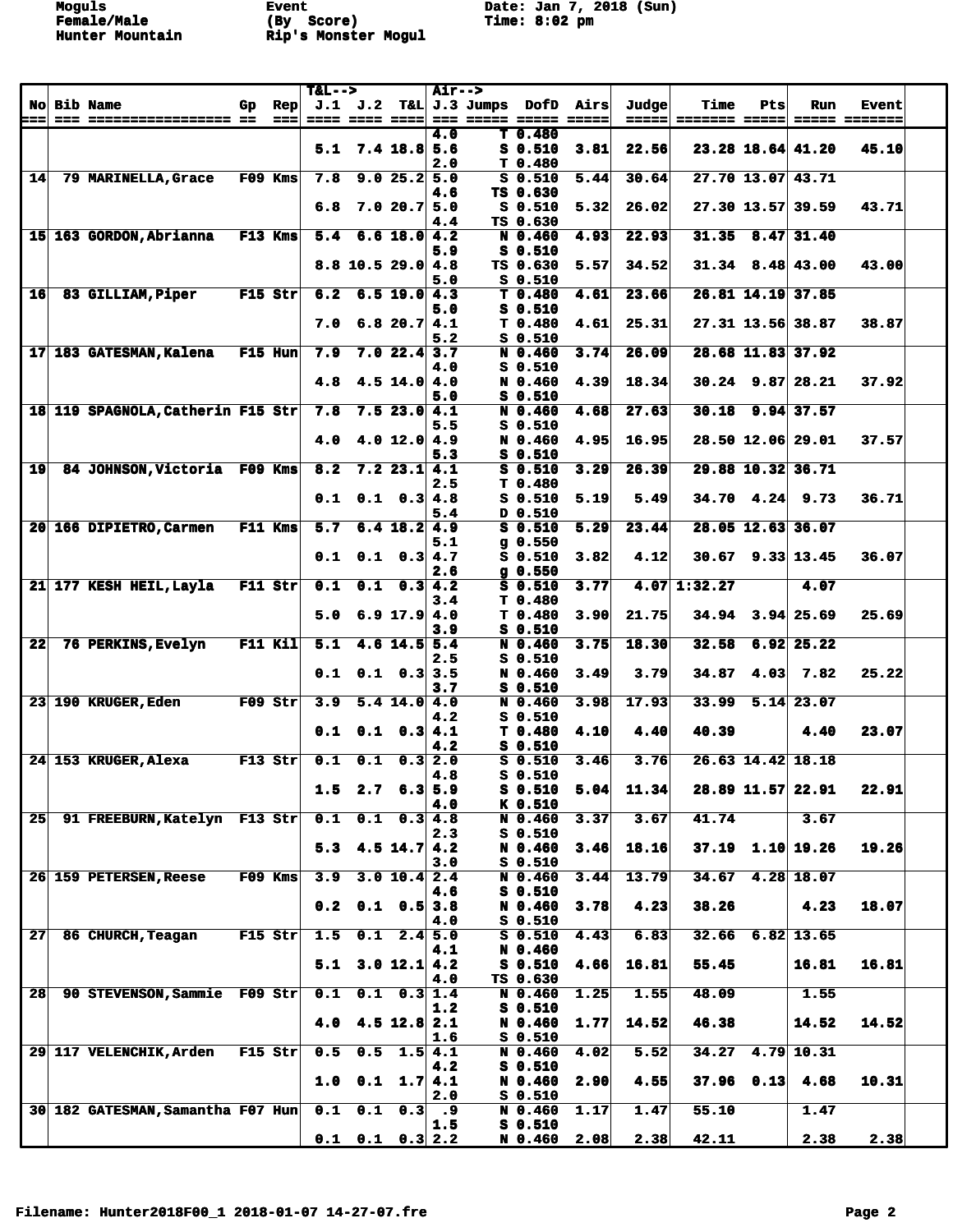**Moguls Event Date: Jan 7, 2018 (Sun)**

|                |                                                      |    |                        | $T&L-->$                   |                      |                | <b>Air--&gt;</b>              |                                                              |                                |      |                |                        |     |                        |                               |  |
|----------------|------------------------------------------------------|----|------------------------|----------------------------|----------------------|----------------|-------------------------------|--------------------------------------------------------------|--------------------------------|------|----------------|------------------------|-----|------------------------|-------------------------------|--|
| ===            | <b>No Bib Name</b>                                   | Gp | Rep<br>$=$ $=$ $=$ $ $ |                            | ==== ==== ====       |                |                               | $J.1$ $J.2$ T&L J.3 Jumps DofD Airs<br>=== ===== ===== ===== |                                |      | Judge<br>===== | Time<br>sessess sessel | Pts | Run                    | <b>Event</b><br>===== ======= |  |
|                |                                                      |    |                        |                            |                      |                | 2.1                           |                                                              | $S$ 0.510                      |      |                |                        |     |                        |                               |  |
|                |                                                      |    |                        |                            |                      |                |                               |                                                              |                                |      |                |                        |     |                        |                               |  |
| 1 <sup>1</sup> | 95 CALZOLANO, Christi M13 Str                        |    |                        |                            | $3.1$ 5.0 12.1       |                | $\boldsymbol{\cdot}$ 8<br>. 5 |                                                              | <b>TT 0.500</b><br>N 0.360     | 0.58 | 12.73          |                        |     | 25.38 12.88 25.61      |                               |  |
|                |                                                      |    |                        |                            | $13.9$ 14.6 42.8     |                | 8.4                           |                                                              | TT 0.500                       | 8.54 | 51.29          |                        |     | $22.02$ 17.53 68.82    | 68.82                         |  |
|                |                                                      |    |                        |                            |                      |                | 8.2                           |                                                              | TS 0.530                       |      |                |                        |     |                        |                               |  |
|                | 2 123 CHIAPPINELLI, Jaso M15 Str 13.0 13.6 39.9 5.9  |    |                        |                            |                      |                |                               |                                                              | TS 0.530                       | 5.87 | 45.77          |                        |     | $21.63$ 18.07 63.84    |                               |  |
|                |                                                      |    |                        |                            | $12.0$ 13.9 38.8 5.8 |                | 5.5                           |                                                              | <b>TT 0.500</b><br>TS 0.530    | 5.87 | 44.72          |                        |     | $22.19$ 17.30 62.02    | 63.84                         |  |
|                |                                                      |    |                        |                            |                      |                | 5.6                           |                                                              | <b>TT 0.500</b>                |      |                |                        |     |                        |                               |  |
| 3              | 78 JAMIESON, Ryan                                    |    |                        | M13 Kms 11.2 13.5 37.0 6.0 |                      |                |                               |                                                              | 30.700                         | 8.36 | 45.41          |                        |     | 22.59 16.74 62.15      |                               |  |
|                |                                                      |    |                        |                            | $12.0$ 12.4 36.6 6.0 |                | 5.7                           |                                                              | 3p0.730<br>30.700              | 7.77 | 44.37          |                        |     | 22.38 17.03 61.40      | 62.15                         |  |
|                |                                                      |    |                        |                            |                      |                | 4.9                           |                                                              | 3p 0.730                       |      |                |                        |     |                        |                               |  |
|                | 4 113 COOPER, Reed                                   |    | $M15$ Str              |                            | $0.1$ 1.0 1.7 2.5    |                |                               |                                                              | 30.700                         | 2.57 |                | 4.22   1:01.31         |     | 4.22                   |                               |  |
|                |                                                      |    |                        |                            |                      |                | 2.0                           |                                                              | $S_0.410$                      |      |                |                        |     |                        |                               |  |
|                |                                                      |    |                        |                            | $11.8$ 13.2 37.5 6.7 |                | 5.9                           |                                                              | 3 0.700<br>TS 0.530            | 7.81 | 45.31          |                        |     | $22.96$ 16.23 61.54    | 61.54                         |  |
|                | 5 184 DULKA, Rowen                                   |    |                        | M15 Nys 12.3 12.7 37.5 4.6 |                      |                |                               |                                                              | $S_0.410$                      | 5.38 | 42.88          |                        |     | 22.64 16.67 59.55      |                               |  |
|                |                                                      |    |                        |                            |                      |                | 5.0                           |                                                              | 3 0.700                        |      |                |                        |     |                        |                               |  |
|                |                                                      |    |                        |                            | $12.2$ 13.0 37.8 4.6 |                |                               |                                                              | $S_0.410$<br>3 0.700           | 5.17 | 42.97          |                        |     | $21.47$ 18.29 61.26    | 61.26                         |  |
|                | 6 126 BOYLE, Wyatt                                   |    |                        | M13 Str 10.6 10.4 31.5 4.1 |                      |                | 4.7                           |                                                              | <b>TT 0.500</b>                | 5.23 | 36.73          |                        |     | $21.02$ 18.91 55.64    |                               |  |
|                |                                                      |    |                        |                            |                      |                | 6.0                           |                                                              | TS 0.530                       |      |                |                        |     |                        |                               |  |
|                |                                                      |    |                        |                            | 11.6 12.7 36.4 5.9   |                |                               |                                                              | TT 0.500                       | 6.02 | 42.47          |                        |     | 21.49 18.26 60.73      | 60.73                         |  |
|                | 7 152 SPALTER, Jacob                                 |    |                        | M13 Hun 10.0 11.5 32.3 6.8 |                      |                | 5.8                           |                                                              | TS 0.530<br>TS 0.530           | 6.65 | 38.90          |                        |     | 23.47 15.52 54.42      |                               |  |
|                |                                                      |    |                        |                            |                      |                | 6.1                           |                                                              | <b>TT 0.500</b>                |      |                |                        |     |                        |                               |  |
|                |                                                      |    |                        |                            | $12.4$ 13.8 39.3 5.7 |                |                               |                                                              | TS 0.530                       | 5.72 | 45.02          |                        |     | 23.60 15.34 60.36      | 60.36                         |  |
|                |                                                      |    |                        |                            |                      |                | 5.4                           |                                                              | TT 0.500                       |      |                |                        |     |                        |                               |  |
| 8              | 77 DAMORE, Trae                                      |    | $M13$ Kms              |                            | $7.0$ 9.0 24.0 4.9   |                | 4.0                           |                                                              | 3 0.700<br>M 0.410             | 5.07 | 29.07          |                        |     | $21.25$ 18.60 47.67    |                               |  |
|                |                                                      |    |                        |                            | $12.4$ 12.3 37.1 5.9 |                |                               |                                                              | 3 0.700                        | 7.19 | 44.24          |                        |     | 23.41 15.61 59.85      | 59.85                         |  |
|                |                                                      |    |                        |                            |                      |                | 4.2                           |                                                              | 3p 0.730                       |      |                |                        |     |                        |                               |  |
| 9              | 89 STEVENSON, Ryan                                   |    |                        | M15 Str 12.0 13.2 37.8 4.3 |                      |                | 6.0                           |                                                              | T <sub>0.380</sub><br>TS 0.530 | 4.81 | 42.61          |                        |     | 23.24 15.84 58.45      |                               |  |
|                |                                                      |    |                        |                            | $9.9$ 8.0 26.8 5.7   |                |                               |                                                              | TS 0.530                       | 5.70 | 32.55          |                        |     | 24.17 14.56 47.11      | 58.45                         |  |
|                |                                                      |    |                        |                            |                      |                | 4.2                           |                                                              | TTS 0.640                      |      |                |                        |     |                        |                               |  |
|                | 10 168 OECHSNER, Max                                 |    |                        | M15 Nys 11.3 12.1 35.1 4.6 |                      |                |                               |                                                              | TS 0.530                       | 4.53 | 39.63          |                        |     | 21.55 18.18 57.81      |                               |  |
|                |                                                      |    |                        | 2.0                        | 0.1                  | 3.2 4.0        | 4.2                           |                                                              | <b>TT 0.500</b><br>3 0.700     | 3.86 | 7.01           |                        |     | $29.44$ 7.27 14.28     | 57.81                         |  |
|                |                                                      |    |                        |                            |                      |                | 2.0                           |                                                              | TM 0.530                       |      |                |                        |     |                        |                               |  |
|                | 11 187 HOOD, Ali                                     |    | $M13$ Str              | 8.0                        |                      | 9.426.15.1     |                               |                                                              | TS 0.530                       | 3.70 | 29.80          |                        |     | 25.27 13.03 42.83+3509 |                               |  |
|                |                                                      |    |                        |                            | $11.4$ 12.0 35.1 4.8 |                | 2.0                           |                                                              | <b>TT 0.500</b><br>TS 0.530    | 4.13 | 39.23          |                        |     | 25.29 13.01 52.24      | 52.24+3509                    |  |
|                |                                                      |    |                        |                            |                      |                | 4.2                           |                                                              | T 0.380                        |      |                |                        |     |                        |                               |  |
|                | 12 174 VAN DER VOORT, Max M13 Str 12.2 11.0 34.8 6.0 |    |                        |                            |                      |                |                               |                                                              | $S_0.410$                      | 4.70 | 39.50          |                        |     | 25.48 12.74 52.24+3479 |                               |  |
|                |                                                      |    |                        |                            |                      |                | 5.9                           |                                                              | T 0.380                        |      |                |                        |     |                        |                               |  |
|                |                                                      |    |                        |                            | $9.5$ 10.0 29.3 5.8  |                | 5.5                           |                                                              | TS 0.530<br>T 0.380            | 5.16 | 34.41          |                        |     | 24.96 13.46 47.87      | 52.24+3479                    |  |
|                | 13 186 GREENE, Davin                                 |    | M15 Hun                |                            | $9.2$ 7.9 25.7 7.0   |                |                               |                                                              | <b>TT 0.500</b>                | 7.42 | 33.07          |                        |     | 24.80 13.68 46.75      |                               |  |
|                |                                                      |    |                        |                            |                      |                | 7.4                           |                                                              | TS 0.530                       |      |                |                        |     |                        |                               |  |
|                |                                                      |    |                        |                            | $10.7$ 11.0 32.5 6.2 |                | 6.3                           |                                                              | <b>TT 0.500</b><br>TS 0.530    | 6.43 | 38.98          |                        |     | $25.27$ 13.03 52.01    | 52.01                         |  |
| 14             | <b>82 JOHNSON, Gabriel</b>                           |    |                        | M11 Kms 10.8 9.2 30.0 3.6  |                      |                |                               |                                                              | 30.700                         | 4.85 | 34.85          |                        |     | 23.80 15.07 49.92      |                               |  |
|                |                                                      |    |                        |                            |                      |                | 5.7                           |                                                              | $X_0.410$                      |      |                |                        |     |                        |                               |  |
|                |                                                      |    |                        | 3.8                        |                      | $5.4$ 13.8 5.8 |                               |                                                              | $X$ 0.410                      | 2.37 | 16.17          |                        |     | $29.05$ $7.80$ 23.97   | 49.92                         |  |
|                | 15 179 KRINEY, Jacob                                 |    | $M15$ Str              | 3.0                        |                      | $4.2$ 10.8 5.6 | . 0                           |                                                              | TS 0.530                       | 4.32 | 15.12          |                        |     | 22.64 16.67 31.79      |                               |  |
|                |                                                      |    |                        |                            |                      |                | 3.8                           |                                                              | N 0.360                        |      |                |                        |     |                        |                               |  |
|                |                                                      |    |                        | 10.6                       |                      | $8.5$ 28.7 5.9 |                               |                                                              | TS 0.530                       | 5.04 | 33.69          |                        |     | $25.06$ 13.32 47.01    | 47.01                         |  |
|                | 16 178 KESH HEIL, Luke                               |    | $M11$ Str              |                            | $5.0$ 6.0 16.5 6.1   |                | 4.7                           |                                                              | K 0.410<br>$S_0.410$           | 3.18 | 19.68          |                        |     | 25.39 12.87 32.55      |                               |  |
|                |                                                      |    |                        |                            |                      |                | 1.9                           |                                                              | N 0.360                        |      |                |                        |     |                        |                               |  |
|                |                                                      |    |                        |                            | $9.4$ 10.3 29.6 3.8  |                |                               |                                                              | $S_0.410$                      | 3.88 | 33.43          |                        |     | 24.93 13.50 46.93      | 46.93                         |  |
|                | 17 185 ROWAN, Reed                                   |    | M15 Kms                |                            | $8.4$ 9.8 27.3 5.8   |                | 5.7                           |                                                              | D 0.410<br>T <sub>0.380</sub>  | 3.67 | 30.97          |                        |     | 26.15 11.82 42.79      |                               |  |
|                |                                                      |    |                        |                            |                      |                | 3.6                           |                                                              | $S_0.410$                      |      |                |                        |     |                        |                               |  |
|                |                                                      |    |                        |                            | $9.8$ 8.5 27.5 4.4   |                |                               |                                                              | T <sub>0.380</sub>             | 3.84 | 31.29          |                        |     | $24.83$ 13.64 44.93    | 44.93                         |  |
|                |                                                      |    |                        |                            |                      |                | 5.3                           |                                                              | $S_0.410$                      |      |                |                        |     |                        |                               |  |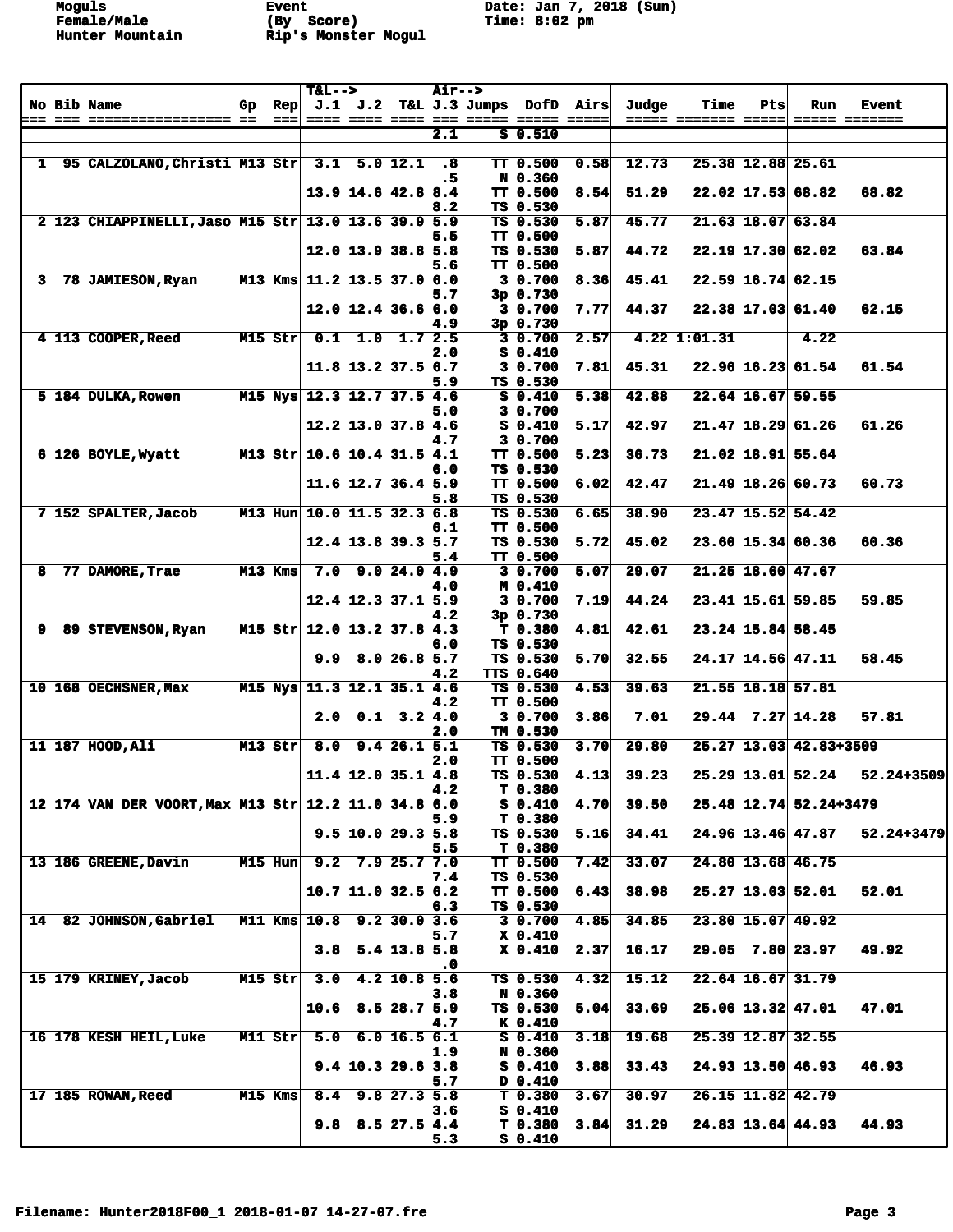Moguls Event Date: Jan 7, 2018 (Sun)<br> **Example/Male** (By Score) ... Time: 8:02 pm

|     |                                                 |    |                       | $T&L-->$       |     |                                      | <b>Air--&gt;</b> |                        |                                          |                                                           |                |                       |                |                        |                               |  |
|-----|-------------------------------------------------|----|-----------------------|----------------|-----|--------------------------------------|------------------|------------------------|------------------------------------------|-----------------------------------------------------------|----------------|-----------------------|----------------|------------------------|-------------------------------|--|
| === | <b>No Bib Name</b><br>=== ================== == | Gp | $\mathbf{Rep}$<br>=== | ==== ==== ==== |     |                                      |                  | <b>AND BERGE BERGE</b> | $J.1$ $J.2$ T&L $J.3$ Jumps DofD Airs    | $\qquad \qquad \doteq \qquad \qquad \doteq \qquad \qquad$ | Judge<br>===== | Time<br>======= ===== | Pts            | Run                    | <b>Event</b><br>===== ======= |  |
|     | 18 129 BOYLE, Luca                              |    | $M15$ Str             | 8.0            |     | $7.5$ 23.3                           | 2.0              |                        | 3 0.700                                  | 2.87                                                      | 26.12          |                       |                | 23.63 15.30 41.42      |                               |  |
|     |                                                 |    |                       | 6.7            |     | 8.022.05.3                           | 4.1              |                        | N 0.360<br>TS 0.530                      | 4.39                                                      | 26.44          |                       |                | 21.88 17.72 44.16      | 44.16                         |  |
|     | 19 160 SKLAR, David                             |    |                       | M15 Hun 10.2   |     | 9.429.44.3                           | 4.2              |                        | T <sub>0.380</sub><br>T <sub>0.380</sub> | 3.27                                                      | 32.67          |                       |                | 28.95 7.94 40.61       |                               |  |
|     |                                                 |    |                       |                |     |                                      | 4.0              |                        | $S_0.410$                                |                                                           |                |                       |                |                        |                               |  |
|     |                                                 |    |                       | 10.1           |     | 9.529.44.3                           | 4.5              |                        | M 0.410<br>$S_0.410$                     | 3.60                                                      | 33.00          |                       |                | 27.43 10.05 43.05      | 43.05                         |  |
|     | 20 158 KRUGER, Gavin                            |    | $M15$ Str             | 8.2            |     | 8.525.04.2                           | 5.8              |                        | $T$ 0.380<br>D 0.410                     | 3.96                                                      | 29.01          |                       |                | $25.17$ 13.17 42.18    |                               |  |
|     |                                                 |    |                       | 8.0            |     | $7.8$ 23.7 5.8                       |                  |                        | D 0.410                                  | 4.37                                                      | 28.07          |                       |                | 23.93 14.89 42.96      | 42.96                         |  |
|     | 21 176 MERCIER, George                          |    | $M13$ Str             | 1.1            | 0.1 | $1.8 \, 5.4$                         | 4.9              |                        | $S_0.410$<br>$T$ 0.380                   | 4.91                                                      | 6.71           | 36.63                 |                | 6.71                   |                               |  |
|     |                                                 |    |                       | 10.2           |     | 9.028.84.3                           | 5.4              |                        | TS 0.530<br>T <sub>0.380</sub>           | 3.80                                                      | 32.60          |                       |                | 27.46 10.00 42.60      | 42.60                         |  |
|     |                                                 |    |                       |                |     |                                      | 4.1              |                        | TS 0.530                                 |                                                           |                |                       |                |                        |                               |  |
| 22  | 92 HOPE, Derek                                  |    | M15 Hun               | 1.0            | 1.0 |                                      | 3.0 4.9<br>4.7   |                        | TS 0.530<br><b>TT 0.500</b>              | 4.94                                                      | 7.94           |                       | $34.56$ $0.18$ | 8.12                   |                               |  |
|     |                                                 |    |                       | 9.1            |     | $8.8$ 26.8 5.0                       | 4.0              |                        | T <sub>0.380</sub><br>M 0.410            | 3.54                                                      | 30.39          |                       |                | $27.28$ 10.25 40.64    | 40.64                         |  |
|     | 23 189 HENNE, Charlie                           |    | $M15$ Str             | 6.3            |     | $6.4$ 19.0 5.0                       |                  |                        | $S$ 0.410                                | 2.91                                                      | 21.96          |                       |                | $21.57$ 18.15 40.11    |                               |  |
|     |                                                 |    |                       | 0.1            |     | $0.1 \quad 0.3 \, 4.4$               | 2.1              |                        | M 0.410<br>$S_0.410$                     | 3.39                                                      | 3.69           |                       |                | $28.30$ $8.84$ 12.53   | 40.11                         |  |
|     | 24 109 CIAGLO.Owen                              |    | $M09$ Kms             | 8.2            |     | $8.4$ 24.9 4.9                       | 3.9              |                        | D 0.410<br>T <sub>0.380</sub>            | 5.08                                                      | 29.98          |                       |                | 27.45 10.02 40.00      |                               |  |
|     |                                                 |    |                       |                |     |                                      | 4.6              |                        | 3 0.700                                  |                                                           |                |                       |                |                        |                               |  |
|     |                                                 |    |                       | 1.5            | 0.1 | $2.4 \, 5.6$                         | 3.9              |                        | T 0.380<br>3 0.700                       | 4.85                                                      | 7.25           |                       |                | $30.32$ 6.05 13.30     | 40.00                         |  |
|     | 25 188 HOOD, Mortimer                           |    | $M11$ Str             | 7.6            |     | $8.2$ 23.7 5.8                       | 3.0              |                        | $S_0.410$<br>TS 0.530                    | 3.96                                                      | 27.66          |                       |                | 26.59 11.21 38.87      |                               |  |
|     |                                                 |    |                       | 0.1            | 0.1 | $0.3$ 5.5                            |                  |                        | $S_0.410$                                | 2.61                                                      | 2.91           |                       | $32.83$ 2.58   | 5.49                   | 38.87                         |  |
|     | 26 162 CAFFREY, Alex                            |    | $M13$ Hun             | 8.2            |     | $7.0$ 22.8 3.0                       | 1.0              |                        | N 0.360<br>N 0.360                       | 2.63                                                      | 25.43          |                       |                | 25.81 12.29 37.72      |                               |  |
|     |                                                 |    |                       | 4.7            |     | $5.8$ 15.8 3.7                       | 3.8              |                        | $S_0.410$<br>N 0.360                     | 2.88                                                      | 18.63          |                       |                | 25.92 12.14 30.77      | 37.72                         |  |
|     | 27 172 VAN DER VOORT, Ale M13 Str               |    |                       | 6.0            |     | 6.0 18.0   4.1                       | 3.8              |                        | $S_0.410$<br>$S_0.410$                   | 2.74                                                      | 20.74          |                       |                | $32.11$ $3.57$ $24.31$ |                               |  |
|     |                                                 |    |                       |                |     |                                      | 2.8              |                        | T <sub>0.380</sub>                       |                                                           |                |                       |                |                        |                               |  |
|     |                                                 |    |                       | 7.5            |     | $9.3$ 25.2 5.3                       | 4.9              |                        | $S_0.410$<br>TS 0.530                    | 4.76                                                      | 29.96          |                       |                | 29.20 7.60 37.56       | 37.56                         |  |
| 28  | 93 KEENAN, William                              |    | M13 Hun               | 7.7            |     | $7.5$ 22.8 5.3                       | 5.1              |                        | $S_0.410$<br>D 0.410                     | 4.26                                                      | 27.06          |                       |                | 27.44 10.03 37.09      |                               |  |
|     |                                                 |    |                       |                |     | dnf                                  |                  |                        |                                          | dnf                                                       |                | (none)                |                | dnf                    | 37.09                         |  |
|     | 29 164 GORDON, Kyle                             |    | $M13$ Kms             |                |     | $7.8$ 6.5 21.5 4.5                   |                  |                        | $S$ 0.410                                | 3.76                                                      | 25.21          |                       |                | 26.49 11.35 36.56      |                               |  |
|     |                                                 |    |                       | 4.2            |     | $3.2$ 11.1                           | 4.7<br>5.6       |                        | D 0.410<br>$S_0.410$                     | 3.69                                                      | 14.79          | 35.03                 |                | 14.79                  | 36.56                         |  |
|     |                                                 |    |                       |                |     |                                      | 3.9              |                        | N 0.360                                  |                                                           |                |                       |                |                        |                               |  |
|     | 30 100 D'AMICO, Nikola                          |    | $M11$ Hun             | 7.0            |     | $6.2$ 19.8 3.3                       | 5.8              |                        | T <sub>0.380</sub><br>$S_0.410$          | 3.62                                                      | 23.42          |                       |                | 28.33 8.80 32.22       |                               |  |
|     |                                                 |    |                       |                |     | $8.1 \quad 6.2 \quad 21.5 \quad 5.4$ | 5.1              |                        | N 0.360<br>$S_0.410$                     | 4.03                                                      | 25.48          |                       |                | $30.53$ $5.76$ 31.24   | 32.22                         |  |
| 31  | 73 STRECK, Benjamin                             |    | $M13$ Hun             | 3.6            |     | $\overline{5.0}$ 12.9 6.0            |                  |                        | $S_0.410$                                | 3.28                                                      | 16.18          |                       |                | 23.25 15.83 32.01      |                               |  |
|     |                                                 |    |                       | 3.7            |     | $4.8$ 12.8 $4.6$                     | 2.0              |                        | M 0.410<br>$S_0.410$                     | 3.39                                                      | 16.14          |                       |                | $28.80$ $8.15$ $24.29$ | 32.01                         |  |
|     | 32 169 STANCLIFT, Wyatt                         |    | M11 Nys               | 0.1            |     | $0.1 \quad 0.3 \quad 4.4$            | 4.2              |                        | N 0.360<br>$S_0.410$                     | 3.06                                                      | 3.36           | 39.32                 |                | 3.36                   |                               |  |
|     |                                                 |    |                       | 8.0            |     | $6.8$ 22.2 4.8                       | 1.8              |                        | 3 0.700<br>$S_0.410$                     | 4.83                                                      | 27.03          |                       |                | $33.38$ 1.81 28.84     | 28.84                         |  |
|     |                                                 |    |                       |                |     |                                      | 4.1              |                        | 3 0.700                                  |                                                           |                |                       |                |                        |                               |  |
|     | 33 181 BAHNIK, Nate                             |    | $M11$ Str             | 6.8            |     | 6.0 19.2 5.4                         | 3.9              |                        | $S_0.410$<br>N 0.360                     | 3.61                                                      | 22.81          | 32.12                 |                | $3.56$ 26.37           |                               |  |
|     |                                                 |    |                       | 7.0            |     | 6.0 19.5 4.1                         | 4.6              |                        | T <sub>0.380</sub><br>$S_0.410$          | 3.43                                                      | 22.93          |                       |                | $31.00$ $5.11$ 28.04   | 28.04                         |  |
|     | <b>34 165 ISAKOV, Vladimir</b>                  |    | $M13$ Hun             | 0.1            |     | $0.1 \quad 0.3 \,   \, 2.0$          |                  |                        | N 0.360                                  | 2.19                                                      | 2.49           | 44.35                 |                | 2.49                   |                               |  |
|     |                                                 |    |                       | 4.0            |     | $3.0$ 10.5 3.5                       | 3.6              |                        | $D$ 0.410<br>T 0.380                     | 3.74                                                      | 14.24          |                       |                | $28.26$ $8.90$ 23.14   | 23.14                         |  |
|     | 35 111 DONOFRIO, Philip M13 Hun                 |    |                       | 4.0            |     | $4.7$ 13.0 4.0                       | 5.9              |                        | D 0.410<br>$S_0.410$                     | 2.97                                                      | 16.02          |                       |                | $33.08$ 2.23 18.25     |                               |  |
|     |                                                 |    |                       |                |     |                                      | 3.7              |                        | N 0.360                                  |                                                           |                |                       |                |                        |                               |  |